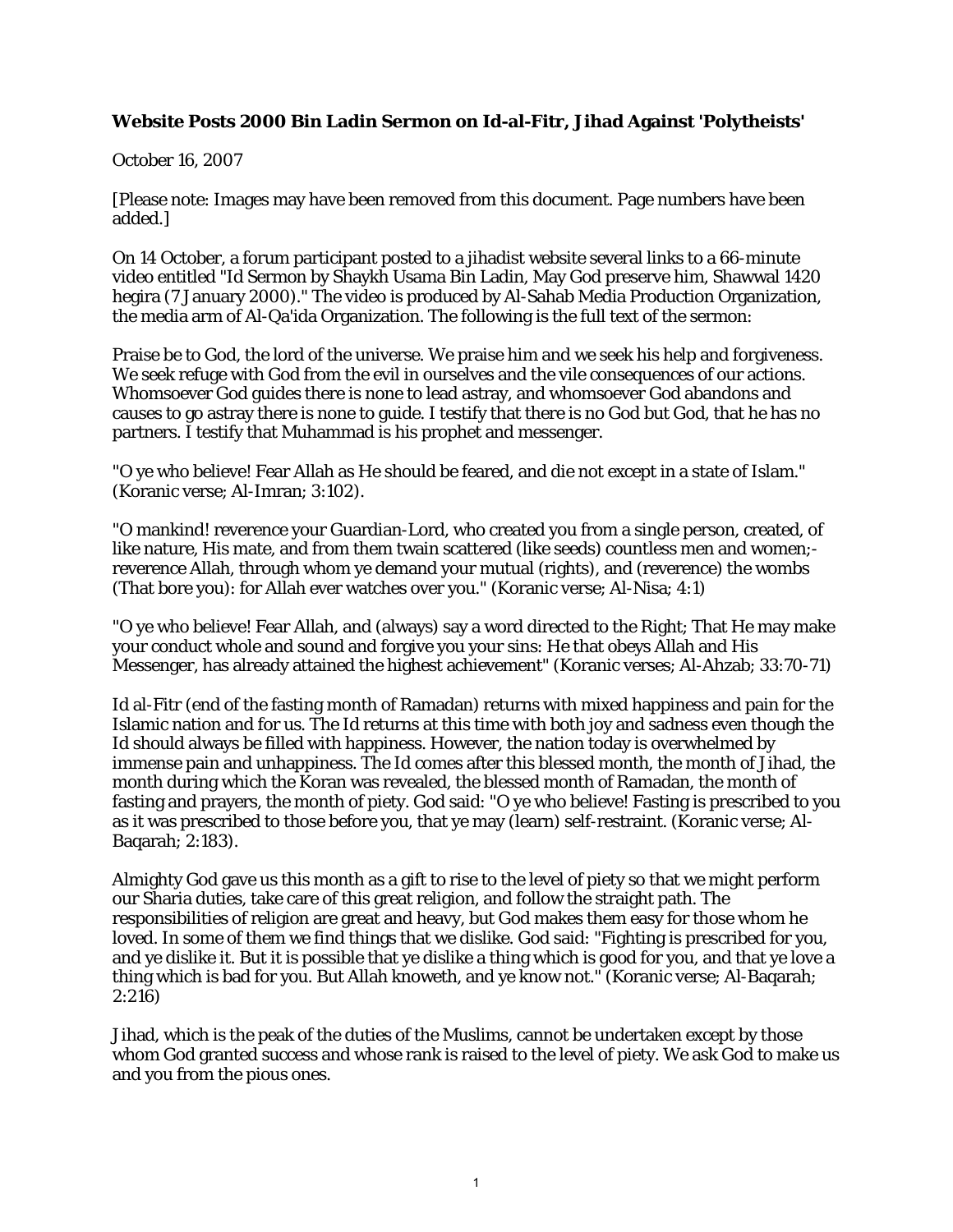This Id returns to be observed by our Muslim brothers in Palestine, Lebanon, Iraq, Sudan, and Somalia, as well as in Bosnia and Chechnya, and you can never imagine how the Id is observed by our brothers in Chechnya. It returns while the roaring of guns is shaking the earth there. It returns while the planes are bombing the oppressed men, women, and children, who are helpless and powerless. The world's polytheism has gathered and deployed its forces against the people of Islam and the Muslims in Chechnya -- Bombing, destruction, and devastation. Bridges are destroyed, homes are demolished, honors violated, and blood is shed. The blood of the Muslims seems to be the cheapest. Power and strength comes from God.

The wounds of the Muslims are very deep everywhere but our wounds today are represented by the conditions of our greatest shrines, in the Ancient House, at the Holy Kaaba, and in the mosque of our prophet, peace be upon him. We have betrayed the place from which our prophet, peace be upon him, journeyed to heaven. In Jerusalem, the Christians and the Jews reached an alliance and invaded the land of Islam and raided our homes. Our power and strength come from God. While these are great and deep calamities, our calamity at the Ancient House is the worst, the greatest, and the most painful and excruciating. This House, which has an immense value in the eyes of Almighty God, was the first house that was built for mankind. To build it, Almighty God chose the father of the prophets, Ibrahim, from among the courageous messengers, may peace be upon him, and his son Isma'il, peace be upon him. God so valued this house that he did not allow any laborers to build it but he ordered the father of the prophets, may the peace and blessings be upon him, to do that.

The value of this house is great. Almighty God will not accept from us any of the five prayers, which are the pillars of our religion, unless we turn our faces in prayer to this Ancient House. Since the mission of our prophet, peace be upon him, began, Muslims have never been afflicted with such a calamity at all. The polytheists had never been able to infringe on the Ancient House. However, before the prophet's mission, the Christians tried to do so. Some 60,000 Abyssinian Christians led by Abrahah, came with the intention of harming the Ancient House. They advanced toward it, and men from the Al-Jahiliyah (pre-Islamic era) confronted them. The only thing that they still kept from the creed of Ibrahim, peace be upon him, was sanctifying this Ancient House. The disunited Arabian tribes came out with the intention of repelling Abrahah and his army but for a reason that God had been planning, these tribes were defeated and Abrahah continued to advance until he arrived in Al-Ta'if. There, he searched for someone to guide him and lead him to the Ancient House. He found only the wretched one; namely Abu-Righal who came out to guide him and lead him to the Ancient House. Curse such a guide. God made him die between Al-Ta'if and Mecca. However, even then, it was impossible for him to escape the wrath of the Arabs, which held this house in great esteem, even during the times of Al-Jahiliyah. Thus a tradition began so that people would learn a lesson after that, and so that the young people would learn a lesson and prevent anyone from transgressing upon the Ancient House. They destroyed his grave and he became notorious in Al-Jahiliyah.

Thus, Abrahah proceeded to the Ancient House. It was then that a miracle took place. It was a sign and a glorious development. These elephants, these dumb animals, understood that Almighty God had a house, that this house had to be honored, and that the Almighty, the lord of this house, should be exalted. They fell and sat on the ground and refused to move. They beat them but they never moved toward the Holy Kaaba by a hair's breath because they were glorifying their Almighty God.

There were 60,000 Abyssinian soldiers. Abd-al-Muttalib (the Prophet Muhammad's grandfather) wanted to defend the Ancient House. But could he do that when the people of Mecca numbered only a few hundreds and there were 60,000 attackers? He confined himself in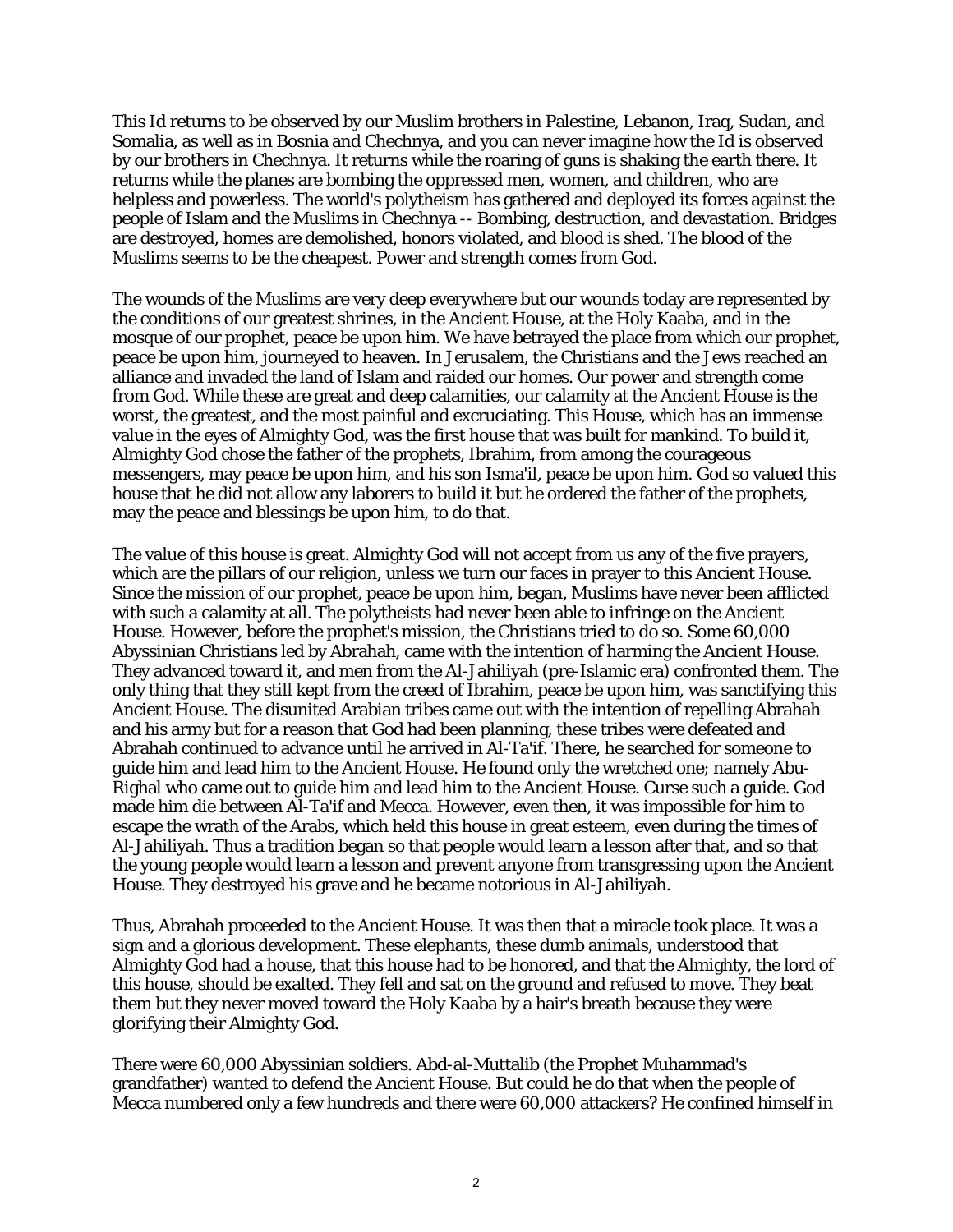the Ancient House and he prayed and besought God to protect his house. Then the entire tribe of Quraysh (the prophet's tribe) went to the mountains to see what would happen. There was another sign of God. The Almighty sent birds of fire to protect this house and defend it and so God caused 60,000 Christians to perish, even though they were from the people of the book (Christians and Jews) and even though the Qurayshites were polytheists. However, this was in order to demonstrate the holiness of the House.

God did not care in which valley the perished. Nobody of them remained alive. God revealed from the seventh heaven a Sura (Koranic chapter) that would be read until doomsday and that would be memorized by young and old, demonstrating Almighty God's desire to protect this Ancient House, and explaining to us that those who plot intrigues against the Ancient House, would be led astray. God said: "Seest thou not how thy Lord dealt with the Companions of the Elephant? Did He not make their treacherous plan go astray?" (Koranic verses; Al-Fil; 105:1-2) By God this was true. He made their intrigues go astray. Nothing was left of them and the Ancient House was spared destruction, thanks to Almighty God.

For the sake of this House, God caused to perish a huge army that sought to destroy this House. The prophet, peace be upon him, said: That an army should attack this house and then this army is destroyed from the beginning to the end (sentence incomplete; five seconds audio interruption). The prophet was told: O Prophet of God, among them were some who were forced to join them; some of them were not belonging to them. Then the prophet said: They were destroyed from the beginning to the end. Then at doomsday they will rise from the dead and will be judged according to their intentions.

This is the punishment of those who befriend those who plot against the House. It is necessary to punish those who betray this House, even if one is forced to do it. Befriending and collaborating with those who plot against the Ancient House will have such a fate; namely, that they should perish on this land. We pray to God to grant us safety.

Now another Abu-Righal has appeared in the Islamic nation. Fourteen centuries and 10 years had passed but during this time and during these centuries Abu-Righal did not appear despite the troubles that occurred during all these generations. However, Almighty God wanted to test our faith. Will we defend the House of God or sit with the those who are sitting and fail to rise up? Only in this time of ours has Abu-Righal and his grandsons appeared in our midst. They have appeared to open to everyone the land of the two holy mosques. Thus this land became an open territory for the tanks of the Americans, for the US soldiers, and indeed for women soldiers of the Jews and Christians, going freely about and reveling on a land in which Muhammad, may God's peace and blessings be upon him, was born, on a land in which the honest Gabriel revealed the great Koran from heaven to Muhammad, may God's peace and blessings be upon him. This land is great. It is the most loved by Almighty God, as our prophet, may God's peace and blessings be upon him, said in the authentic books of his tradition.

The value of this House was very great to Almighty God (three seconds audio interruption). In addition to this Ancient House, God introduced himself to us as well. He ordered us to worship him in many verses, but based on wise planning, orders of worship were coupled with the name of the Ancient House. Almighty God said: "Let them adore the Lord of this House." (Koranic verse; Quraysh; 106:3) Here the word Lord was not defined by a definite article but it was defined in relation to the Ancient House. "Let them adore the Lord of this House, who provides them with food against hunger, and with security against fear (of danger)" (Koranic verses; Quraysh; 106:3-4).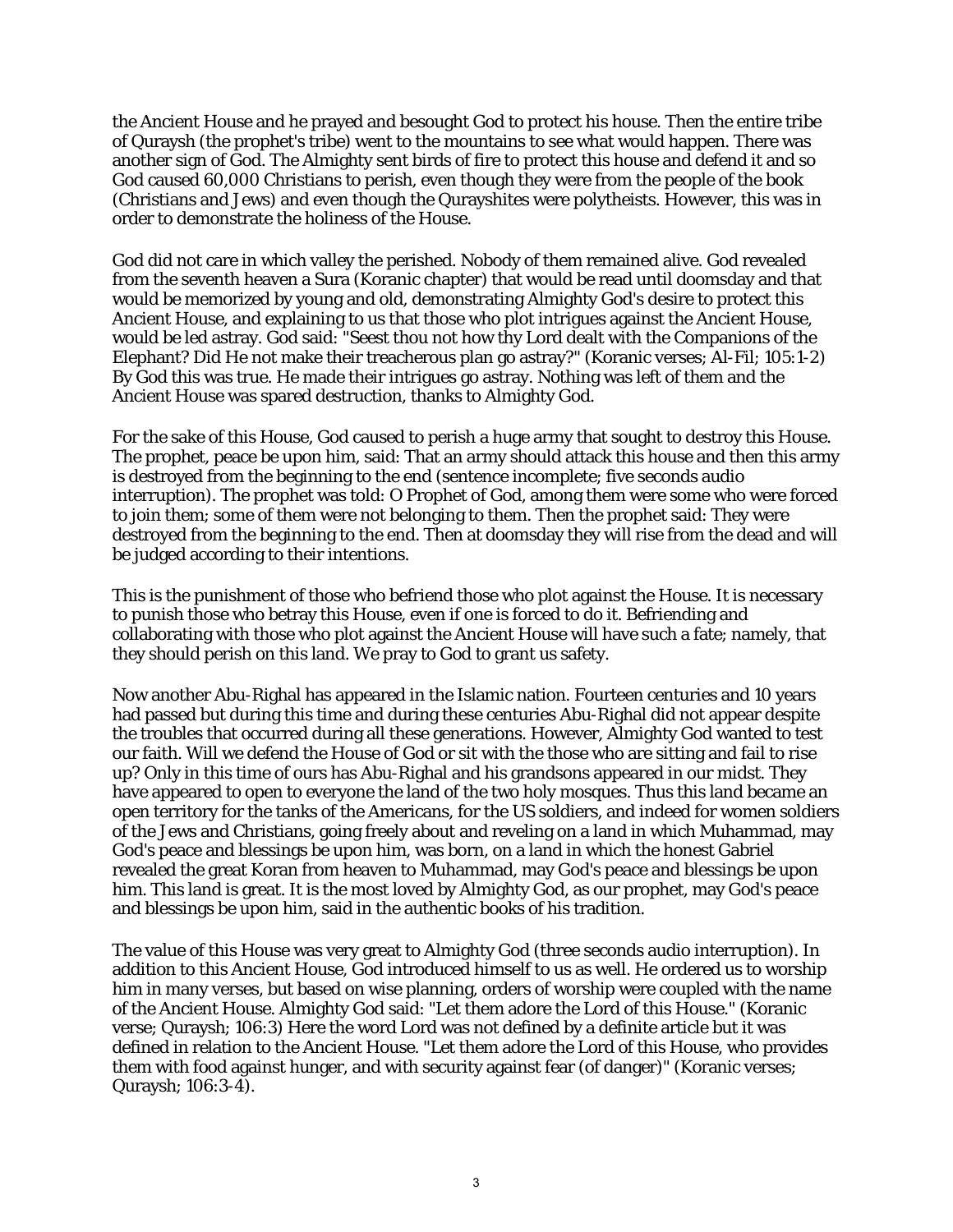In another verse Almighty God attributed the Ancient House to himself, making it an honorable and glorious house. He said: "In a valley without cultivation, by Thy Sacred House" (Koranic verse; Ibrahim; 14:37) Therefore, the status of this House is great and this khutbah (sermon) will not be sufficient to recall everything that was mentioned about it. It is said that the prophet, may God's peace and blessings be upon him, said: God hates the most an atheist in the House of God.'

Sins are less grave than atheism, but the cardinal sins and disobedience to God are multiplied many times if they committed in the Ancient House, in the house of Almighty God. Likewise the good deeds are also multiplied. As you know, each rak'ah (bowing in prostration in prayer) at the Ancient House is worth 100,000 rak'ahs elsewhere.

Now we might ask: Until when will Muslims fail to support Almighty God and his House and purge the land of the two holy mosques from the filth of the Crusaders and the Jews? Has Almighty God not said: "O ye who believe! Truly the Pagans are unclean; so let them not, after this year of theirs, approach the Sacred Mosque." (Koranic verse; Al-Tawbah; 9:28)

Has the prophet, may God's peace and blessings be upon him, not said on his deathbed -- as confirmed in the hadith (the prophet's utterances) related by Ibn-Abbas, may God be pleased with him, and it was on Thursday, when the pains of the messenger of God, may God's peace and blessings be upon him, became very excruciating and then he cried until his tears watered the ground -- and when he ordered us on his death bed and said: Drive out the polytheists from the Arabian Peninsula, drive out the polytheists from the Arabian Peninsula. What answer have we prepared for Almighty God on doomsday, on the day of reckoning, in terms of driving out the polytheists from the Arabian Peninsula? Can we say that we were weak? Almighty God is aware of what is inside our hearts.

Now 10 years have passed since we were led astray in this age. Now 10 years have passed since the entry of the Americans into the land of the two holy mosques. Over seven decades have passed since the place from which our prophet, may God's peace and blessings be upon him, journeyed to heaven, fell into the hands of the Jews. We must look into the book of Almighty God to end this state of disarray and find the reasons and the ailments that afflicted us and made us betray the Ancient House, this great House. In the fifth principle of Islam (the pilgrimage to Mecca) God will not accept our pilgrimage until we go around the Ancient House.

When we read and deeply think of the book of God, from which God did not omit anything -- God said: "Nothing have we omitted from the Book." (Koranic verse; Al-An'am; 6:38) and he made it a guide and advice for us -- we realize that the abhorrence of fighting and the love of the world that has controlled the hearts of many of us is the main reason of these calamities and this submission and humiliation. God said: "Hast thou not turned Thy vision to those who were told to hold back their hands (from fight) but establish regular prayers and spend in regular charity? When (at length) the order for fighting was issued to them, behold! a section of them feared men as - or even more than - they should have feared Allah. They said: 'Our Lord! Why hast Thou ordered us to fight? Wouldst Thou not Grant us respite to our (natural) term, near (enough)?' Say: 'Short is the enjoyment of this world: the Hereafter is the best for those who do right: Never will ye be dealt with unjustly in the very least! Wherever ye are, death will find you out, even if ye are in towers built up strong and high!'" (Koranic verses; Al-Nisa; 4:77-78)

God is great; God be praised for this great path, the perfect and comprehensive path. Consider these verses. What did they say? They said: 'Our Lord! Why hast Thou ordered us to fight? Wouldst Thou not Grant us respite to our (natural) term, near (enough)?'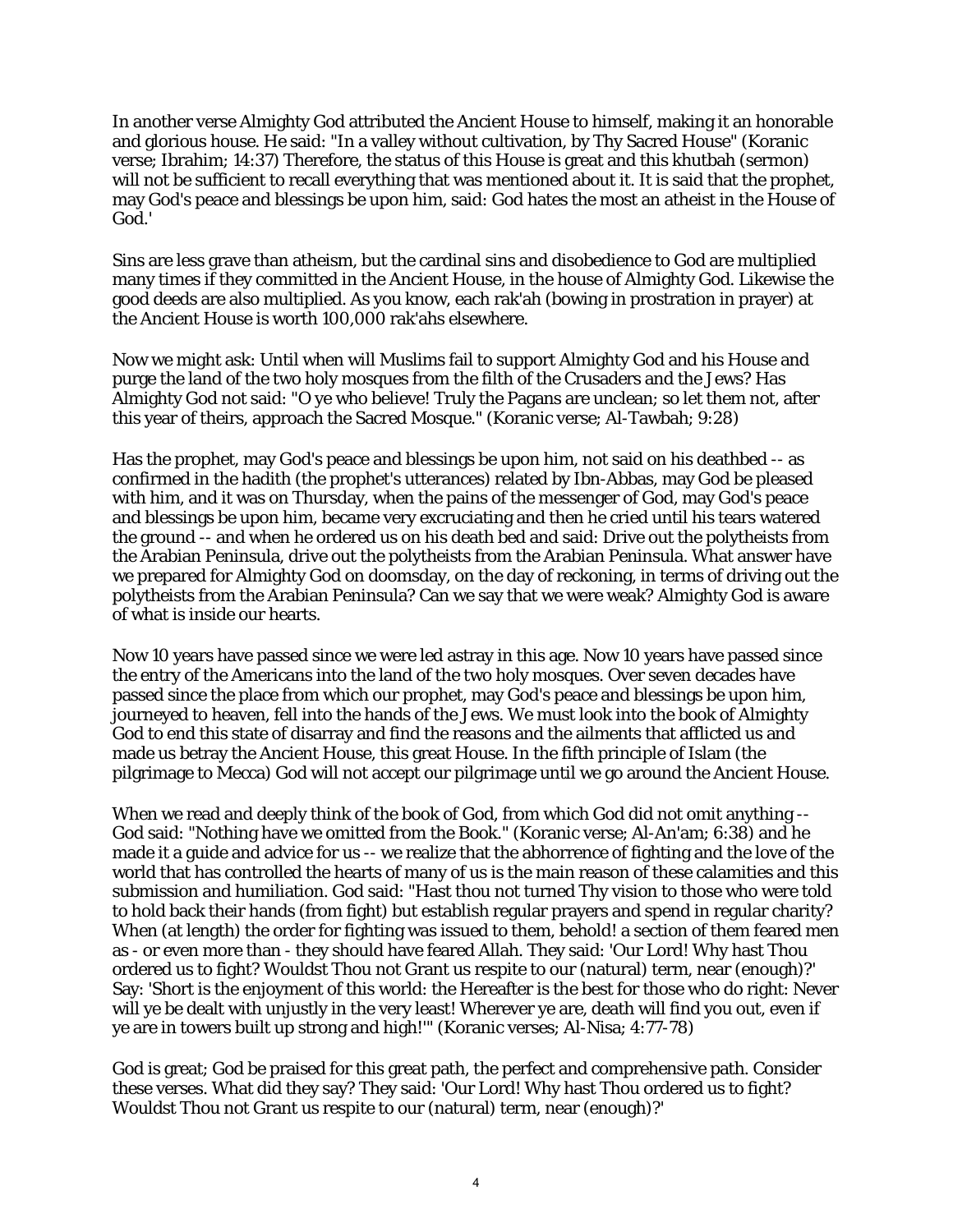What would happen after the postponement and the delay? There will be an unceasing pretexts. Almighty God did not mention this heap of pretexts but he explained the basis of these unceasing pretexts. Thus, his response was: 'Short is the enjoyment of this world.' These pretexts are because people cling to this world. Thus, Almighty God warns us, and he knows perfectly well how weak we are, and reminds us that the enjoyment of this world is brief. Then why should be deny him souls that he, the Almighty himself, created, and property that he, the Almighty himself, gave us? "Say: 'Short is the enjoyment of this world: the Hereafter is the best for those who do right: Never will ye be dealt with unjustly in the very least!.'" (Koranic verses; Al-Nisa; 4:77)

Pay attention to the verse that follows it, which explains to the people that the whole thing is either one of these two cases: Adherence to this life or fear of God. His response was very clear and unambiguous: 'Wherever ye are, death will find you out, even if ye are in towers built up strong and high.' The one whose path and mind God has enlightened would respond to God and his messenger by offering a soul which he, the Almighty himself, created.

How ignorant, O son of Adam. You are denying God something that is God's. God is the one that created this soul and gave it property. "Allah hath purchased of the believers their persons and their goods; for theirs (in return) is the garden (of Paradise): they fight in His cause, and slay and are slain: a promise binding on Him in truth, through the Law, the Gospel, and the Qur'an: and who is more faithful to his covenant than Allah?" (Koranic verse; Al-Tawbah; 9:111) Yes, who is more faithful to his covenant than Allah the Almighty. God be praised. This is a covenant in the Torah, in the Gospel, and in the Koran. It was a deal between the possessor of the heavens and the earth and this weak creature. However, if faith became weak in the heart, man would not understand what Almighty God prepared for the mujahidin. We hope that Almighty God will make faith attractive to our minds and make us hate blasphemy, viciousness, and disobedience.

God reiterates this idea in many other verses such as his saying, praise be to him, in which he blames the believers and the companions of the prophet, may God be pleased with them. He asks them: What is the matter with you? God said: "O ye who believe! what is the matter with you, that, when ye are asked to go forth in the cause of Allah, ye cling heavily to the earth? Do ye prefer the life of this world to the Hereafter? But little is the comfort of this life, as compared with the Hereafter." (Koranic verse; Al-Tawbah; 9:38)

It is the same meaning. Those who fail to join the fighting will give numerous pretexts. You can claim that you are engaged in good deeds and prayers. Those men were better than us. They also were engaged in these good deeds and prayers with which we are busy today. But if they were ordered: O knights of God, ride on your horses, they would leave everything and moved to the battlefield, whether they were equipped lightly or heavily, may God be pleased with them. Those why were late in coming would be reprimanded by the Koranic verses, which explain how they should be punished. 'O ye who believe! what is the matter with you, that, when ye are asked to go forth in the cause of Allah, ye cling heavily to the earth? Do ye prefer the life of this world to the Hereafter? But little is the comfort of this life, as compared with the Hereafter.'

The issue is very clear. Then comes the verse to decide the issue. No room for hesitation, thinking, or watchfulness. "Unless ye go forth, He will punish you with a grievous penalty, and put others in your place; but Him ye would not harm in the least." (Koranic verse; Al-Tawbah; 9:39)

O God, as you have granted us success in jihad in your path in Afghanistan, on which we are living today, and in jihad in your path against the Americans and those who collaborated and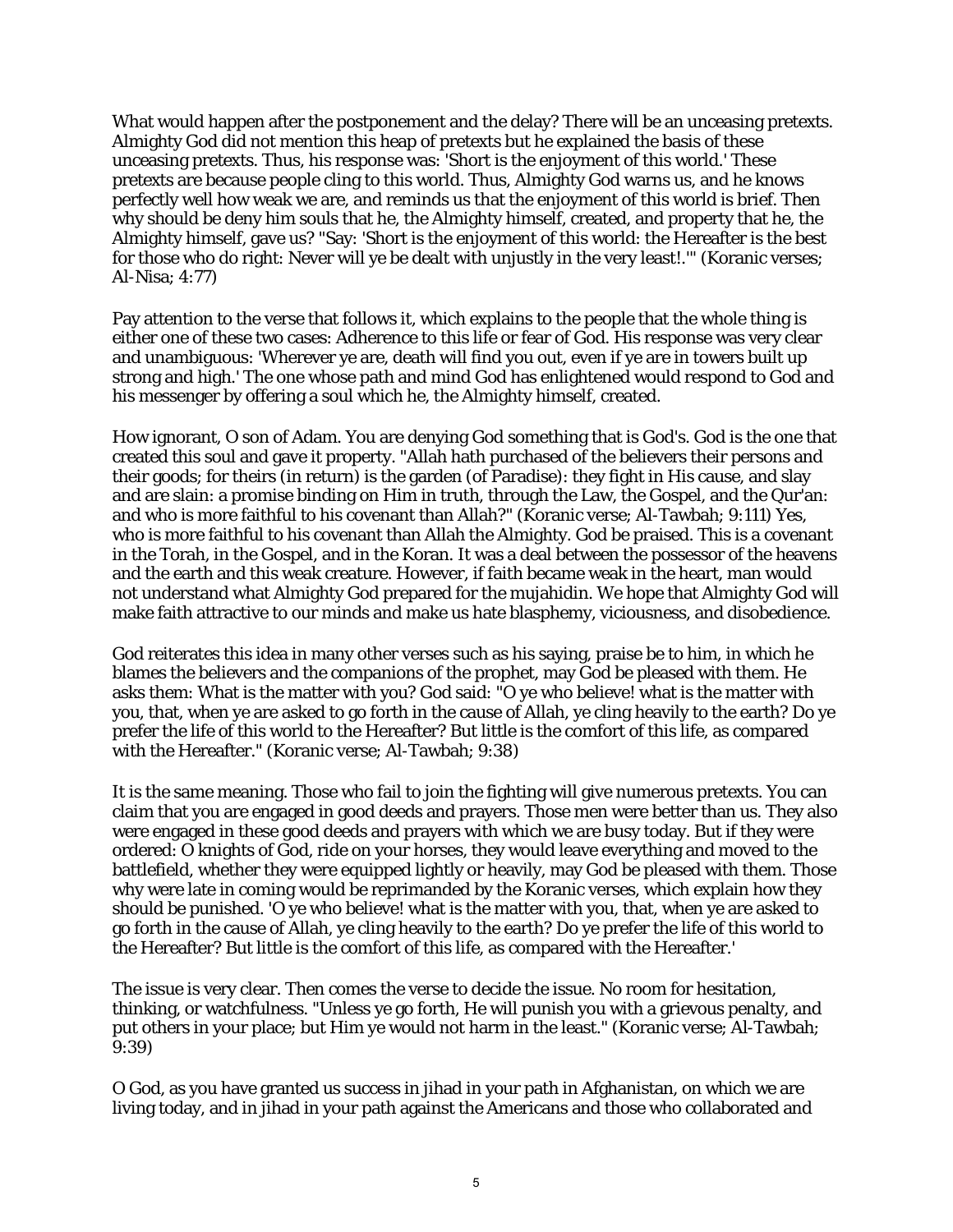backed them, we beseech you by your good names and sublime characteristics, to affirm us on this path until we meet with you, when you would be pleased with us.

Thus, the verses make clear the reasons for the failure to fight; namely, the love of life and the abhorrence of death, as was mentioned in what Tawban said about our prophet, May God's peace and blessings be upon him. He cites the prophet as having said: Debility will thus enter your heart. They asked: What kind of debility would that be, O prophet of God? He said: The love of life and your abhorrence of death. There is another version of the hadith: The love of life and your abhorrence of fighting. That is the source of misguidedness and loss.

Thus, we can understand some of the important causes that led us to what we are in now. Moreover, the Almighty explains his method of punishing those who betray their religion and who betray the holy land. This misguidedness is an inevitable fate of those who abandon God and his prophet. This loss and this bewilderment of the nation and this bane that afflicted us are all punishments from God since we abandoned the religion of God and abandoned jihad in the path of God.

The prophet, may God's peace and blessings be upon him, is cited as having said: If you spend your time trading in Inah (trade principle in early Islam based on selling a commodity for a deferred payment and then re-buying it for less than the price that was paid for it), accept the tilling of the land, followed the tails of the cattle, and abandoned jihad in the path of God, then God will afflict you with humiliation that cannot be lifted off you unless you go back to your religion. This is a clear and manifest quotation from the prophet.

The Arabs bear more blame than others. That is the saying of our prophet, may God's peace and blessings be upon him. God will afflict them with humiliation that cannot be lifted off them unless they go back to your religion. Therefore, we must return to our religion, we must abandon grave sins, and we must uphold jihad on the path of God. The misguidedness was explained by Almighty God during the exchanges between Moses, peace be upon him, and his people when they were ordered to fight and they failed to respond. God said: "'O my people! Enter the holy land which Allah hath assigned unto you, and turn not back ignominiously, for then will ye be overthrown, to your own ruin.' They said: 'O Moses! In this land are a people of exceeding strength: Never shall we enter it until they leave it: if (once) they leave, then shall we enter.' (But) among (their) Allah-fearing men were two on whom Allah had bestowed His grace." (Koranic verses; Al-Ma'idah; 5: 21-23)

God is great, God is great. From a big and numerous nation, God mentioned two men who had fear. This means that fear is connected with this jihad. Fear and trepidation are both greatly connected with this jihad. The one who fails to join the jihad fears men but the one who carries his head in the palm of his hand fears God. We have seen in the previous verses when God says: "A section of them feared men as - or even more than - they should have feared Allah." (Koranic verse; Al-Nisa; 4:77). These do not want to fight, saying "Wouldst Thou not Grant us respite to our (natural) term, near (enough). (Ibid)"

Here, two men fear but they fear Almighty God. The one who fears Almighty God, the one who fears the day of reckoning, would rush for the battle without taking his full equipment until he meets God and wins his satisfaction. "(But) among (their) Allah-fearing men were two on whom Allah had bestowed His grace." Ibn-Kathir, may God have mercy on him, in explaining this verse, says that God's grace for them was great and his favor to them was big. God bestowed this grace on them. Do you not want to be among those on whom God would bestow his grace?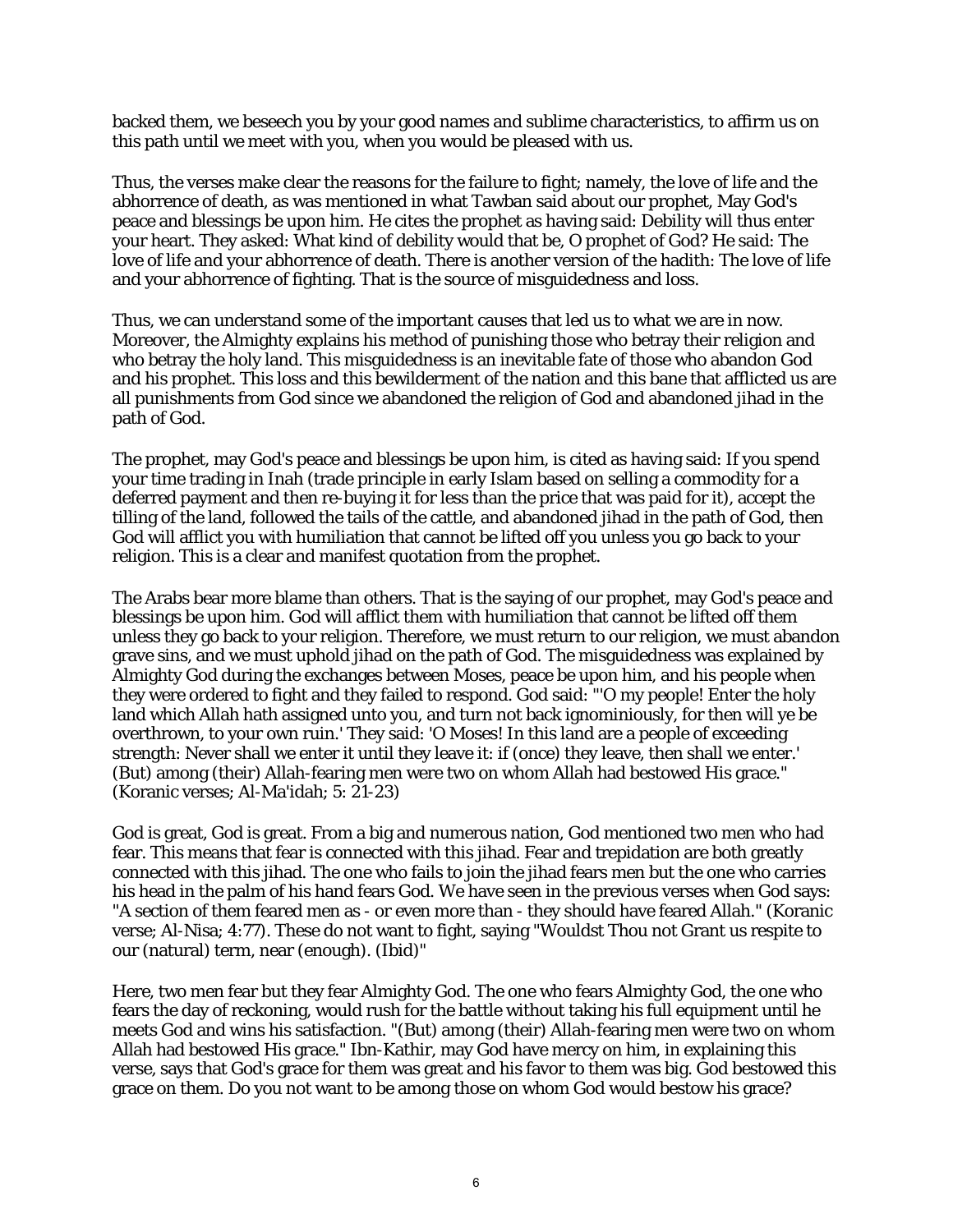God said: "(But) among (their) Allah-fearing men were two on whom Allah had bestowed His grace: They said: 'Assault them at the (proper) Gate: when once ye are in, victory will be yours; But on Allah put your trust if ye have faith.'" (Koranic verses; Al-Ma'idah; 5:23)

However, the fleeing one cannot be brought back and nothing can stop the coward. May the cowards not have any moment of sleep. Here we have been -- and thanks to God and his grace - in the mouth of the lion for over 20 years. The Russian Scud missiles pursued us for over 10 years. Now the American Cruise missiles have been pursing us for the past 10 years. The faithful is aware that lives and deaths cannot be delayed or come sooner. "Wherever ye are, death will find you out, even if ye are in towers built up strong and high." (Koranic verse; Al-Nisa; 4:78) The faithful is aware that no soul would die until it reaches its time, as our prophet, may God's peace and blessings be upon him, told us.

The argument continued. The people of Moses said: "'O Moses! while they remain there, never shall we be able to enter, to the end of time. Go thou, and thy Lord, and fight ye two, while we sit here (and watch).'" (Koranic verse; Al-Ma'idah; 5:24)

There is no power or strength except from God. That was a great betrayal. That was why there was punishment. Moses, peace be upon him, said: "He said: 'O my Lord! I have power only over myself and my brother: so separate us from this rebellious people!'" (Ibid; 5:25) He called them rebellious. God reiterates their rebelliousness in many verses.

Then Allah said: "Therefore will the land be out of their reach for forty years: In distraction will they wander through the land: But sorrow thou not over these rebellious people." (Ibid; 5:26)

That is what God does to those who betray his religion. This is a clear misguidedness. Today, the Islamic nation lives in great misguidedness. We have not yet escaped the misguidedness that was imposed on us because we abandoned the Al-Aqsa Mosque, the place from which our prophet, may God's peace and blessings be upon him, journeyed to heaven. Then we were led into a bigger misguidedness, and only God can help us. The way is the jihad and the hijrah (emigration) and on the path of God. Religion cannot be reestablished except by the book of God and the tradition of the prophet.

The prophet, May God's peace and blessings be upon him, preached his message and he fought on the path of God. He fulfilled his mission and delivered the trust, may God's peace and blessings be upon him. God rewarded him better than any other prophet. Today, the inheritors of the prophethood must uphold this right, guided by his word, may God's peace and blessings be upon him. Religion cannot be established if the ulema of the Islamic nation are in the grip of the atheists, the licentious, the oppressors, the blasphemous, and the ungodly. They cannot utter the true word. Muhammad, may God's peace and blessings be upon him, the most favorite one to receive the revelations, and the best Arabic-speaking person, spent 13 years urging people to believe. A few hundreds followed him. When he declared the religion of God in the open and for the sake of God, people started to join the religion of God in droves and the state of Islam was established.

Today we use the hegira calendar because of its great impact on the growth of this religion. Today, we are on the first day of Id in the year 1420 of the hegira (7 January 2000) and 10 full years have passed since the Crusaders invaded the country of the two holy mosques. We seek power and strength from God.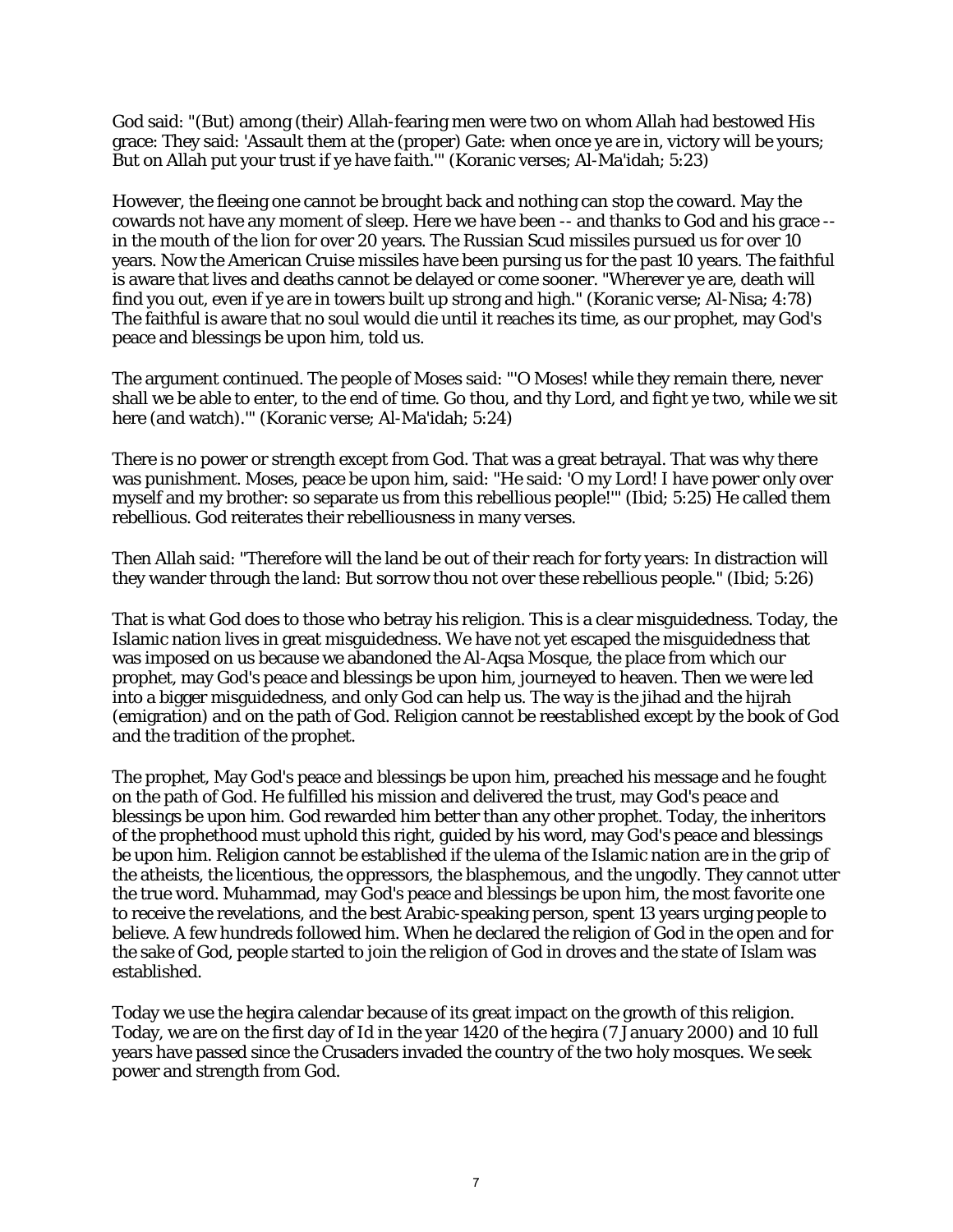Therefore, now that we have diagnosed the ailment, here is the medicine and the cure in the book of God: The hijrah (emigration) and jihad. These are the greatest landmarks in the book of God: Faith, hijrah, and jihad. Almighty God has praised the best of mankind, the companions of the prophet, may God be pleased with them, using these three attributes. Think deeply about the book of Almighty God. At the end of the Al-Anfal Chapter, Almighty God, praising the esteemed companions, the best of mankind after our prophet, may God's peace and blessings be upon him, using these three attributes and giving them rare and unique descriptions, even in terms of the book of God, and even in terms of the descriptions reserved for the esteemed companions, says: "Those who believe, and adopt exile, and fight for the Faith, in the cause of Allah as well as those who give (them) asylum and aid,- these are (all) in very truth the Believers: for them is the forgiveness of sins and a provision most generous." (Koranic verse; Al-Anfal; 8:74). He emphasizes their true faith because they had faith, they chose exile, and joined jihad.

Religion will not be resuscitated if the successors of Muhammad, may God's peace and blessings be upon him, not choose exile, and unless they submit to the truth, as the esteemed companions were exiled, and as our messenger, may God's peace and blessings be upon him, was exiled. These are God's ways in his religion.

A'ishah, may God be pleased with her, when the revelations began, mentioned a story about our messenger, may God's peace and blessings be upon him, with Waraqah Bin-Nawfal, who became Christian in pre-Islamic days. When the messenger of God explained to him the first revelations, he said: These are the laws that God revealed to Moses, peace be upon him. Then he said: I earnestly wish to be there when your people will expel you. Then the prophet, may God's peace and blessings be upon him, said: Will they expel me? He replied: Yes. No man ever came up with anything like what you have come up with without facing hostility from them. I hope that when this day comes to pass, and if I am still alive, I will back you very strongly.

All those who preach the truth face hostile stands. Those who face no enemies, those who are proven to be loyal to the polytheists and who rule not by the sharia of God, must know that they are not on the right path and on the right course. No man ever came up with anything like what you have come up with without inviting their hostility. They do not accept the people of the truth unless the people of the truth appease them. "Their desire is that thou shouldst be pliant: so would they be pliant." (Koranic verse; Al-Qalam; 68:9)

Do you want to eat and drink with them and perform some rituals that do not go against their religious line? You can do that. But if you want the entire religion to be God's religion, then you cannot attain this except by emigration and jihad, as the best of mankind, may God's peace and blessings be upon him, did.

The esteemed companions of the prophet emigrated when injustice was heaped over their heads. Abu-Bakr, who was a prominent man of Quraysh, left Mecca. While he was on the road, far from Mecca, he was met by Ibn-al-Dughunnah. He said: Where to, Abu-Bakr? He said: I have left as an emigrant on the path of God. My people expelled me. He said: A man like you should not be expelled.

This man was a jahili (pre-Islamic man), but they had values, magnanimity, morals, and virtuous considerations. He told Abu-Bark: A man like you should not be expelled because you are a man who feeds his guests, relieves those who are under duress, and supports the people. Come with me and under my protection. Abu-Bakr returned and when he openly declared the truth once again, they insisted on his expulsion and inflicted harm on him until God was generous to him and he emigrated with the best of mankind, Muhammad, may God's peace and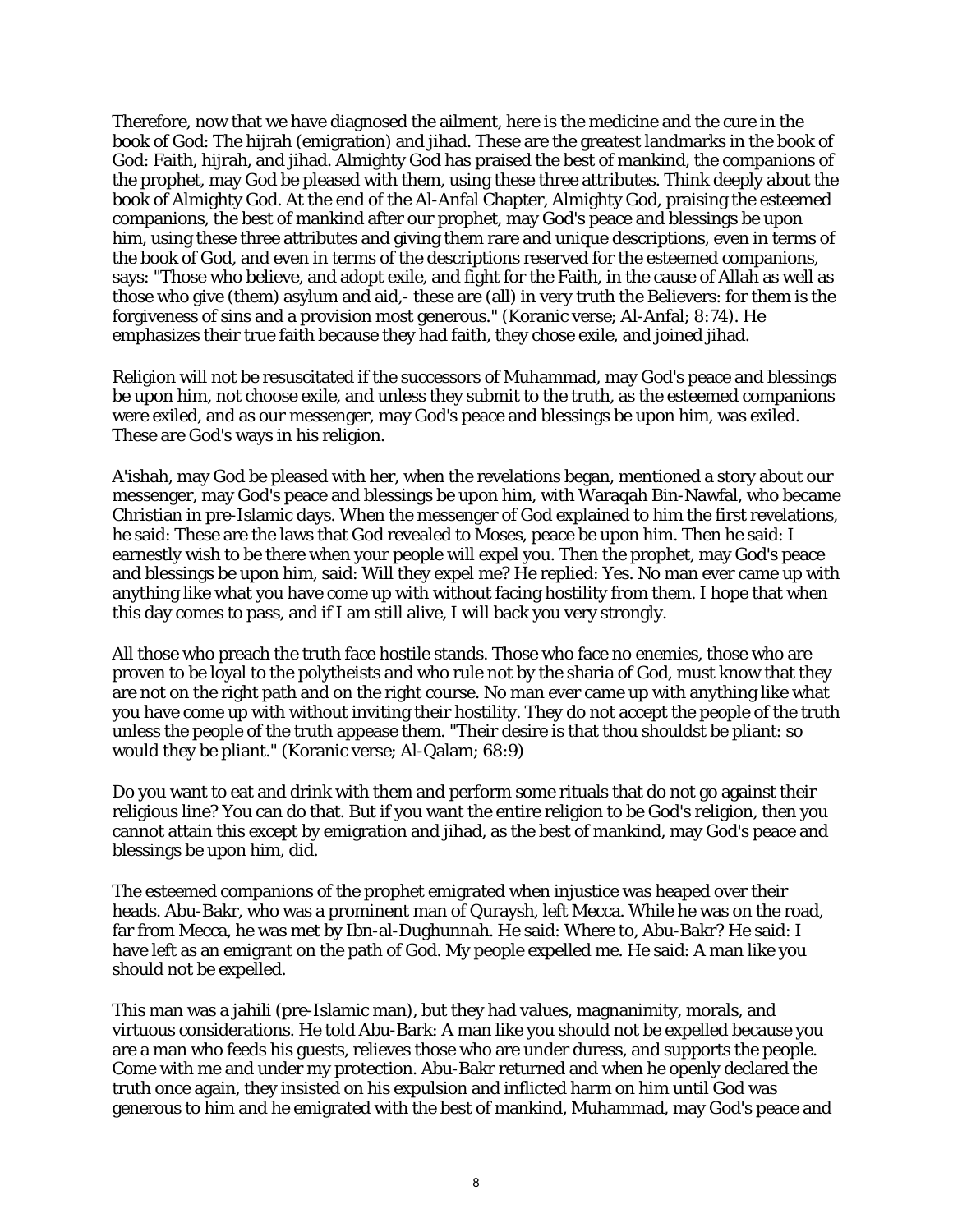blessings be upon him. "If ye help not (your leader), (it is no matter): for Allah did indeed help him, when the Unbelievers drove him out: he had no more than one companion; they two were in the cave, and he said to his companion, 'Have no fear, for Allah is with us.'" (Koranic verse; Al-Tawbah; 9:40)

The companions left for Abyssinia and with them was the daughter of the messenger of God, may God's peace and blessings be upon him, and her husband, Uthman. With this emigration, religion spread and the truth was declared and the truthful word by which God exposed falsehood, was accepted. The modest convoy left for Abyssinia. Umm-Abdallah Bint Abi Hatmah, may God be pleased with her, as Ibn-Hisham, may God have mercy on him, said in his book, The Sirah (biography of the prophet): We were preparing for emigration to Abyssinia. Amir, that is, Abu-Abdallah (her husband), went to bring some of our household needs. Then Umar arrived -- you do not know how Umar was in the Jahiliyah? He was cruel and pitiless, one of the strong men of Quraysh, who harmed the believers to a greet degree. She said: Umar arrived and said: Are you emigrating, O Umm-Abdallah? She said: Yes, by God. You have harmed us and oppressed us.Umar did not bear to see what he had seen. The cruel and ruthless person could not bear to see the oppressed people -- men, women, and children -- leaving the land in which they were born, and leaving their tribes, their fathers, and their mothers. He could not bear this. In his heart there was a struggle between his arrogance to defy the truth and his insistence on harming these believers on the one hand, and this extremely heartrending scene. Where will they go? Will they cross the sea? They have no experience with the sea. Where will they go? To the strangers and aliens? No relations, no intermarriages, and no brotherhood in religion. However, the good part of him triumphed. He said a kind word. He said: May God be with you.

God is great, God is great. The heart of Umar, the cruel and the ruthless man, is being torn apart because he saw these little children, the oppressed men, women, and children (here, Bin Ladin weeps audibly). They are leaving their land, their property, and their relatives to escape with their religion, for the sake of God and his messenger, may God's peace and blessings be upon him. Umar could not bear what he saw and said: God be with you.

When Amir returned, she said: You should have seen Umar. She told him that Umar came there a short while before and said these things. He asked her: Do you think that he will embrace Islam? She said: Yes. He said: This man, whom you saw, will not embrace Islam until the donkey of Al-Khattab embraces Islam. His heart was like the heart of a donkey because it was so hard. He was influenced by the scenes that he witnessed (Bin Ladin weeps against). Where will they go? May God be pleased with them.

However, the heart of the contemporary Qurayshis has not softened because of the conditions of the heirs of Muhammad, may God's peace and blessings be upon him. I swear by Almighty God that they are languishing in the prisons of the Arabian Peninsula, in Ha'il and other places, while the Americans are going freely about over the land of the prophet of God, may God's peace and blessings be upon him. Do people not have faith? Do they not have the zeal to defend the religion of the prophet of God, may God's peace and blessings be upon him? O God, I dissociate myself from what Abu-Righal, his brothers, and his collaborators have done. I apologize to you on behalf of the believers who are failing to come to the rescue of your sacred house.

O God, return us back to our religion in a kind way. O God, give to this nation an order of guidance which will make those who obey you proud, which will make those who disobey you humiliated, and which will urge virtue and prevent vice. O God, make faith look good in the eyes of the Muslim youths. Make them hate blasphemy, wrongdoing, and disobedience. O God, we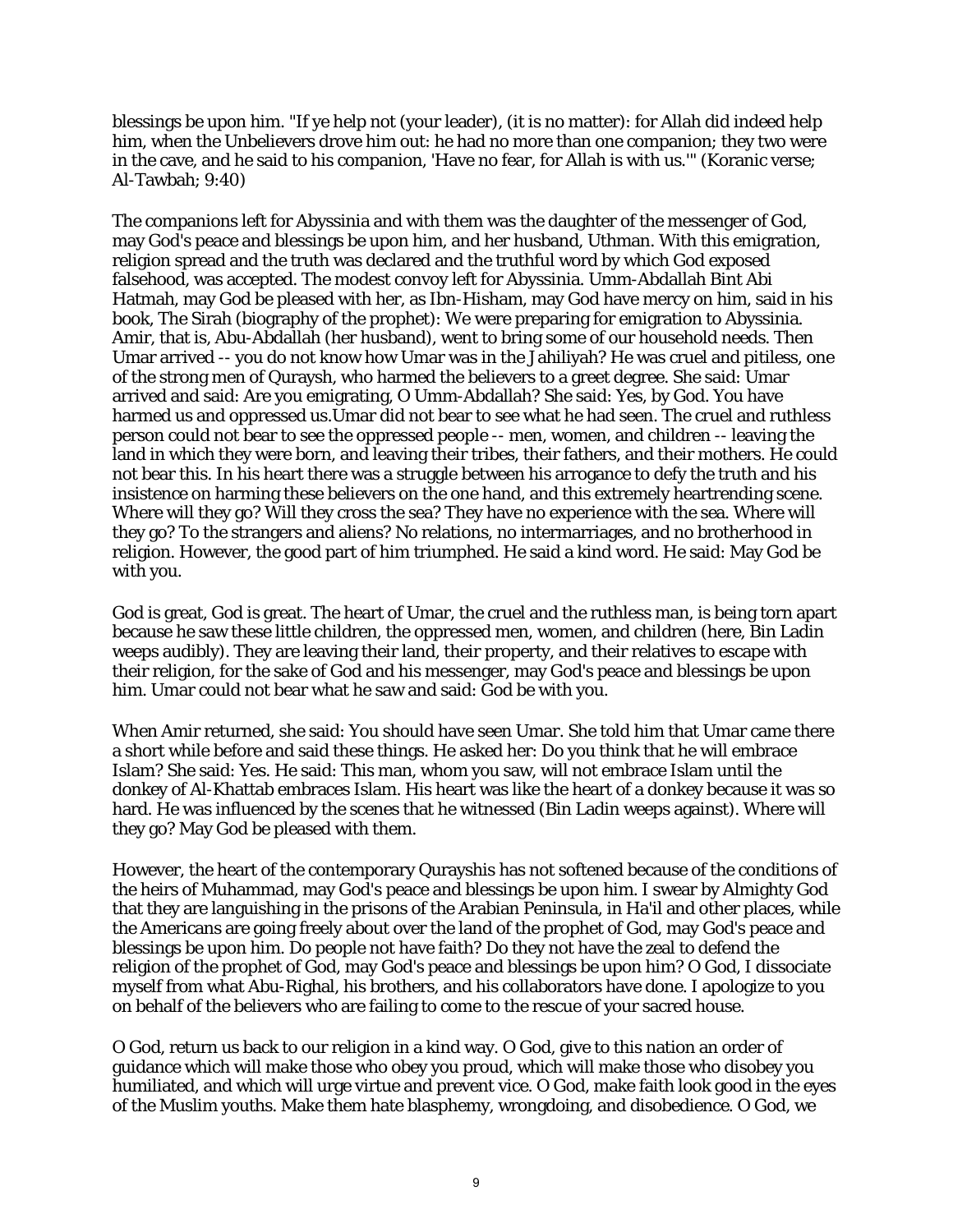pledge to you that we will continue our journey in order to raise the banner of 'There is No God but God and that Muhammad is the Prophet of God' until this banner triumphs or until we are killed along this path. O God, accept our prayers, you are the all hearing.

This is the path, O worshipers of God: Emigration and jihad in addition to faith. That is how our prophet, may God's peace and blessings be upon him, has taught us. The reward for emigration and jihad is so great. This is sufficient for us.

Our prophet, may God's peace and blessings be upon him. Spoke to Amr Bin-al-As, may God be pleased with him, when he came to him with the aim of claiming some possessions. The messenger of God, may God's peace and blessings be upon him, said: Did you not know that Islam destroyed everything that is before it and that the emigration (from Mecca to Medina) cancels what preceded it? God bless the emigrants. With the emigration, man is cleansed of his previous sins and he opens a pure and white page in which great things are recorded.

Our propjet, may God's peace and blessings be upon him, said: One hour of standing in fighting in the path of God is worthier than 60 years of prayer. God is great. God is great. This is a great generosity. Those who live today -- and the average longevity in the Islamic nation is close to 60 or 70 years -- should not fail, lose, or be distant from the path of God because their situation will be indescribable on doomsday. "On the Day that the Hour (of Reckoning) will be established, the transgressors will swear that they tarried not but an hour: thus were they used to being deluded." (Koranic verse; Al-Rum; 30:55) On the day of judgment, they would feel and imagine that 60 years pass as only one hour. For the mujahid, one hour in fighting is better than 60 years of prayers. God is great. God be praised for this new bounty.

Another saying by the prophet, may God's peace and blessings be upon him. Abu-Fatimah relates that he came to the prophet, may God's peace and blessings be upon him, asking for a job to do, a lasting job. The prophet said: You have to emigrate because there is nothing like emigration. The one who wants to resist evil while he is ruled by evil contravenes the teachings of Almighty God. At each moment, each cell of the body of the muhajir cries out from the bottom of his heart: You have come out to liberate the Ancient House. Each moment, every tiny part of his body, cries out, in his heart and ear: Do not forget the Ancient House. He will remain a muhajir until the banner of true monotheism flutters over the land of the two holy mosques.

The reward of jihad is great. Suffice it to say that the master of the sons of Adam, may God's peace and blessings be upon him, the one who can intercede with God on doomsday when nobody will be able to speak, when the prophets will just say: O God, save them, save them, the prophet, whose sins -- both the ones that were done and the ones that are yet to be done -- were forgiven, said in the confirmed books of tradition, and he is the truthful one: I swear by the one who has the power over my soul, that my desire is to raid in the path of God and be killed, then raid again and be killed, and then raid again and be killed. That is the path to follow, O followers of Muhammad, may God's peace and blessings be upon him.

Do not devote your time to doing ordinary work. You must work like as the messenger of God was working. Do not do too many deeds, even if they are good because they may not be necessary at this time. If the call is raised for jihad and the land of Islam is attacked, then this is your duty. When the Christians, during his rule, arrived for the first time, the prophet, may God's peace and blessings be upon him, did not leave a faqih, a reciter of the Koran, or a teacher staying behind. He shouted at all of them and only three failed to go for jihad. This is the tradition of the prophet.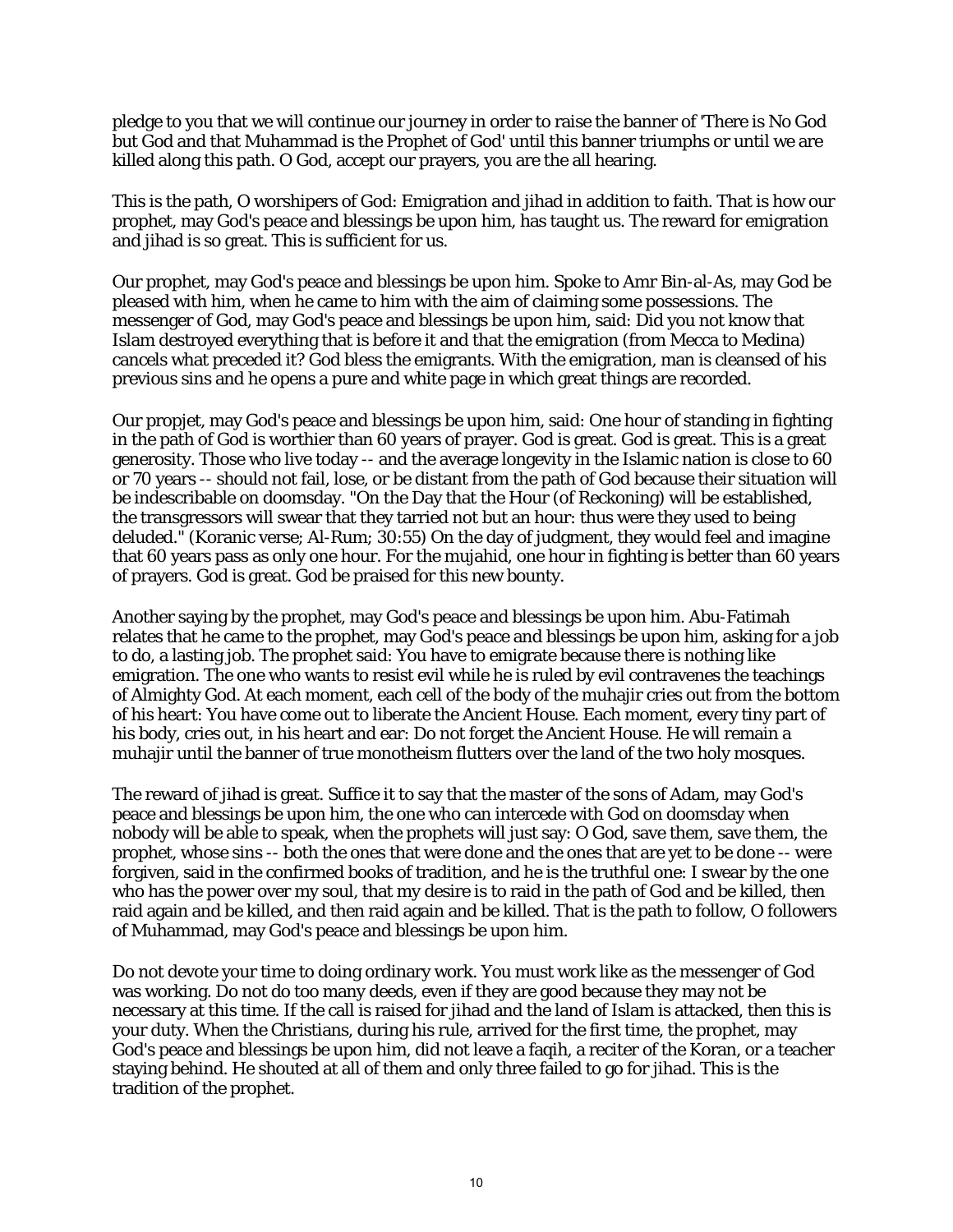As Ka'b says, and this related in the books of the tradition, those who stayed behind were punished: A general boycott by the entire Islamic nation. There is no time left to explain the entire things that were told by Ka'b.

In the Al-Jami book about the prophet's tradition, the messenger of God, may God's peace and blessings be upon him, explains the value of the martyr. He said: The best of martyrs are those who fight in the first line, those who do not turn their faces until they are killed. These will reside in the highest rooms of Paradise and their God would smile at them. If our God smiles at one of his slaves, all his sins will be wiped out. What else do we want? Do we not want the satisfaction of God? Do we not want Paradise? Do we want to spend our time accumulating the things that we will be held to account for if we fail to come to the support of the religion of Almighty God?

We hope that God will restore us to his religion with kindness and save us from this misguidedness because we betrayed God's sanctities and religion, and to grant us the reward of going back to jihad, adopting jihad, and abandoning the perpetration of wrongdoing. We hope he will reward us with a migration along his path, and a martyrdom on his path, turning our faces, and not our backs, to the enemies until we win his satisfaction. The ancient Islamic ulema said that every good deed should be linked to work.

In the prophet's tradition, Abu-Musa al-Ash'ari relates how the prophet said: Paradise is under the shadow of the swords. God is great. So look at the path of the ancient Muslims.

A man came to Abu-Musa and said: O Abu-Musa, did you hear the messenger of God, may God's peace and blessings be upon him, say this? He replied: Yes. The man left immediately. He broke the scabbard of his sword and bade farewell to his people and then he went and fought until he was killed.

He wanted to implement what he learned. He wanted to be certain that the saying of the prophet was correct. He did not want to gather the sayings of the prophet only to ignore them, and thus they would be held against him. O Abu-Musa, did you hear the messenger of God, may God's peace and blessings be upon him, say this? He said: Yes. That is all what there is to it.

There are so many correct sayings about jihad and the rewards of jihad and so many verses that urge jihad. We pray to God to forgive us our sins and mistakes and grant our nation guidance by which those who obey God will be esteemed and those who disobey God will be humiliated, and where virtue is preached and vice is prevented.

O God, grant us patience, make our feet firm on the ground and grant us victory over the polytheists. O God, free our ulema everywhere. O God release Shaykh Umar Abd-al-Rahman from US jails. O God have mercy on his weakness and his gray hair. O God release our ulema in the Arabian Peninsula and other countries. O God release Shaykh Sa'id Bin-Zu'ayr and his brothers in the jails of the land of the two holy mosques. O God hasten the release of young Muslim men everywhere. You can do that, O god.

O God, support the attacks of our brother mujahidin in Chechnya. O God affirm them. O God shake the ground under the feet of their enemies. O God, support our brothers in the State of Afghanistan, support the Taliban who established the shari'a of Almighty god on this land, giving the mujahidin a land in which they can seek safe haven and settle after many decades of residence in states that do not rule by the revelations of God.